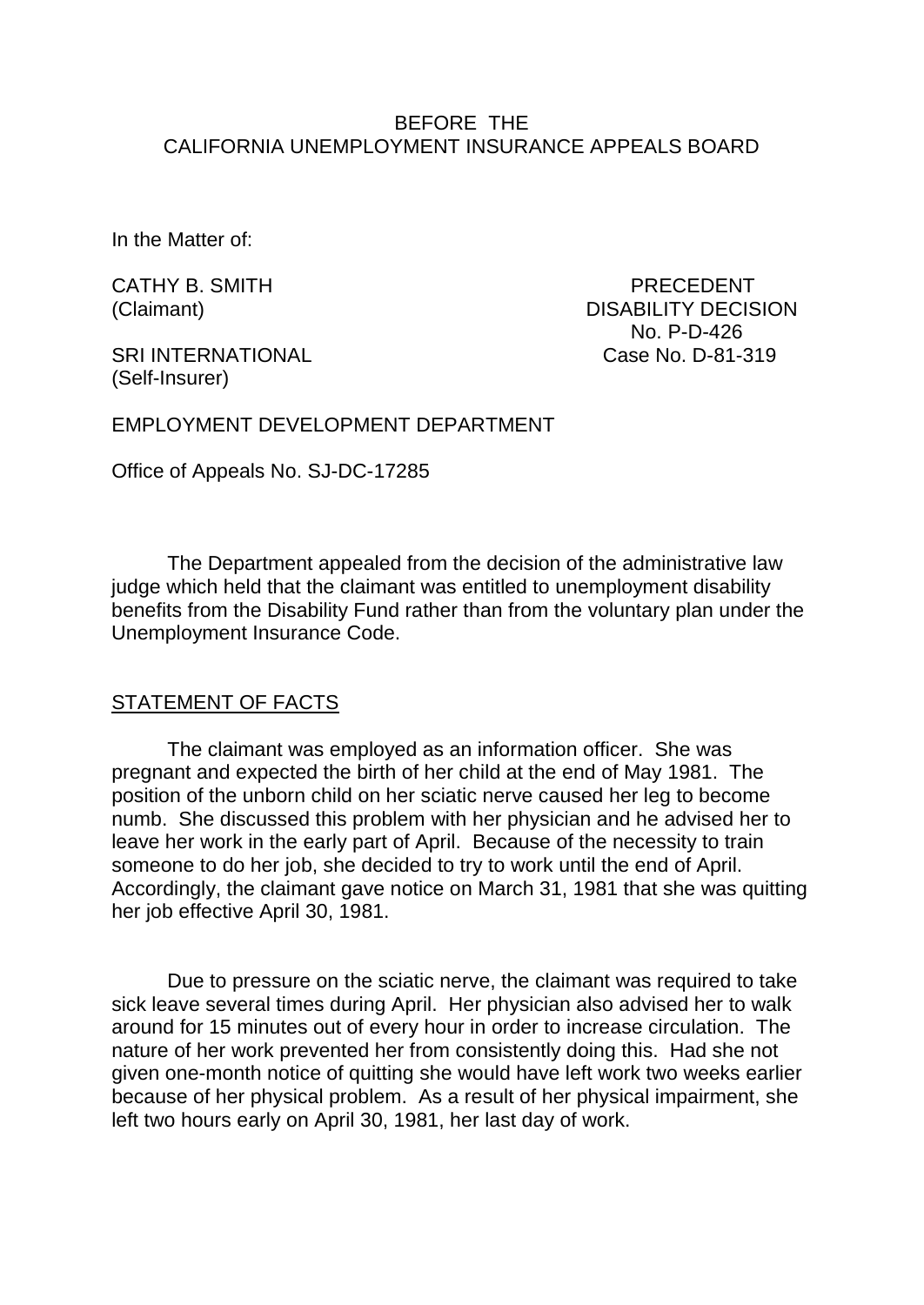The terms of the voluntary plan provide in part:

"An employee's coverage will terminate:

"A. On the date of termination of employment by termination of the employer-employee relationship . . . ."

In the claim form submitted to the voluntary plan, the claimant's physician stated that the "patient was continuously totally disabled (unable to work) from 5/1/81." On the same form the claimant stated that her "First day you were unable to work because of this disability [was] May 1, 1981."

The claimant testified that the reason for the above May 1, 1981 entries was that was the date she and her physician knew she stopped working.

It is the position of the voluntary plan that since the claimant's physician certified that her disability commenced on May 1, 1981, the voluntary plan was not on the risk because coverage ceased on April 30, 1981 when the employer-employee relationship terminated.

The position of the Employment Development Department is that the voluntary plan should be on the risk since the claimant was disabled while she was covered under the voluntary plan.

# REASONS FOR DECISION

Section 2626 of the Unemployment Insurance Code provides that an individual shall be deemed disabled in any day in which because of his physical or mental condition, he is unable to perform his regular or customary work.

Section 2712 of the code provides that where a claimant is entitled to disability benefits but there is a dispute whether such benefits are payable from the Disability Fund or a voluntary plan, benefits shall be paid from the source against which the claim was first filed pending determination of the coverage question. If it is finally determined that the benefits should have been paid from a source other than the one which paid the benefits,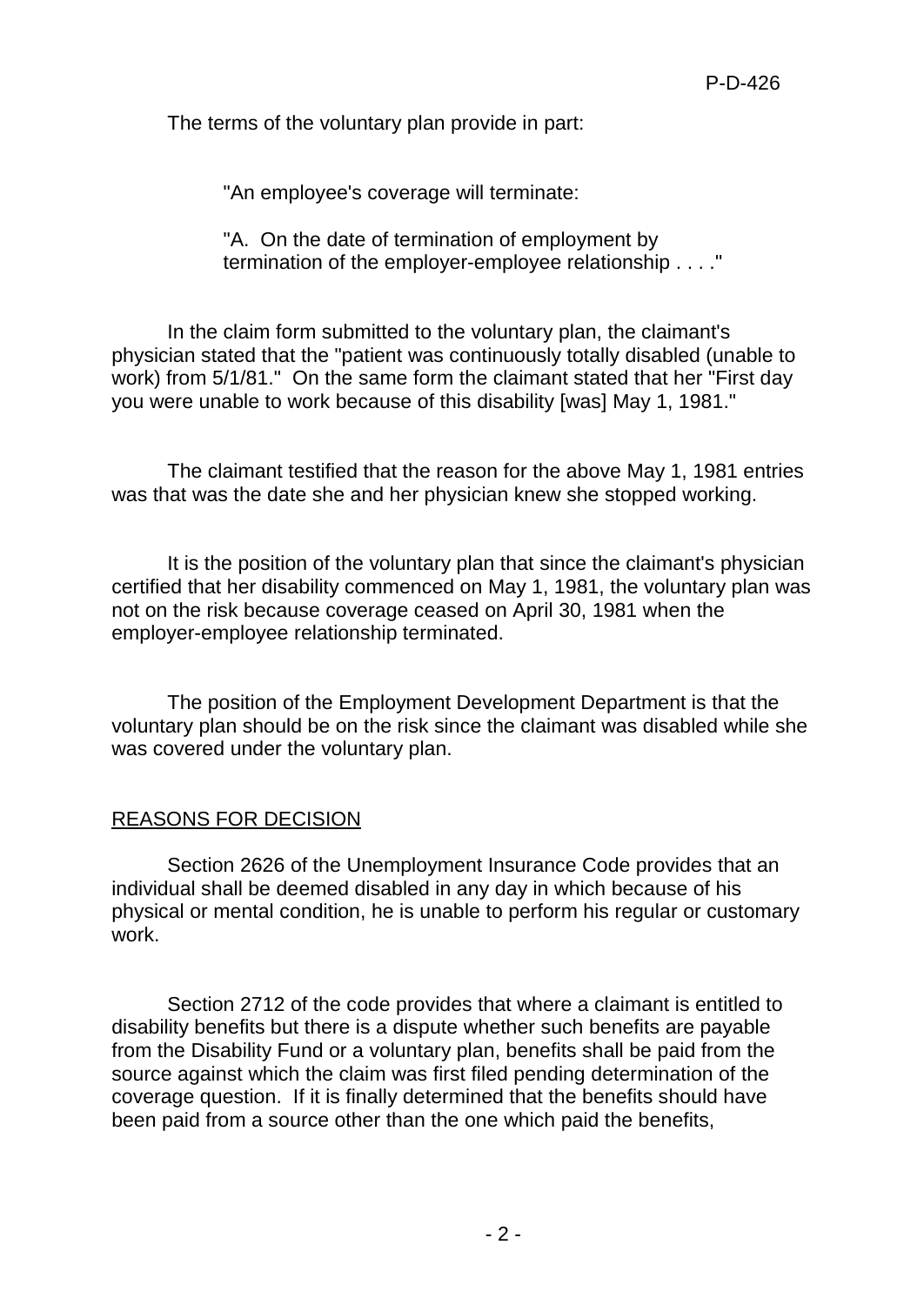reimbursement shall be promptly made from the Disability Fund or from the voluntary plan, as the case may be, and the claimant promptly paid the accumulated excess, if any, to which he is entitled.

Section 2627 of the code provides in part:

"A disabled individual is eligible to receive disability benefits equal to one-seventh of his or her weekly benefit amount for each full day during which he or she is unemployed due to a disability only if the director finds that:

\* \* \*

"(d) . . . he or she has filed a certificate as required by Section 2708 . . . ."

Section 2708 of the code provides in part:

"The director shall require for each uninterrupted period of disability that the first claim for disability benefits be supported by the certificate of a physician as defined in Section 3209.3 of the Labor Code, . . . acting within the scope of his practice. The certificate shall contain a statement of the medical facts within his knowledge, his conclusion with respect to the disability of the claimant and his opinion with respect to probable duration of the disability. . . ."

In view of sections 2627 and 2708, above quoted, it is necessary to support a first claim for benefits with a certificate of a physician. The quoted language requires nothing more, nor are other requirements or restrictions imposed or created thereby. The quoted language does not require a certificate of a physician (or other medical evidence) to establish the beginning date of a disability or what disability insurance coverage exists on a specific date or during a particular period of time. All pertinent evidence, whether it be lay, medical, or otherwise, can be examined and evaluated to answer such questions.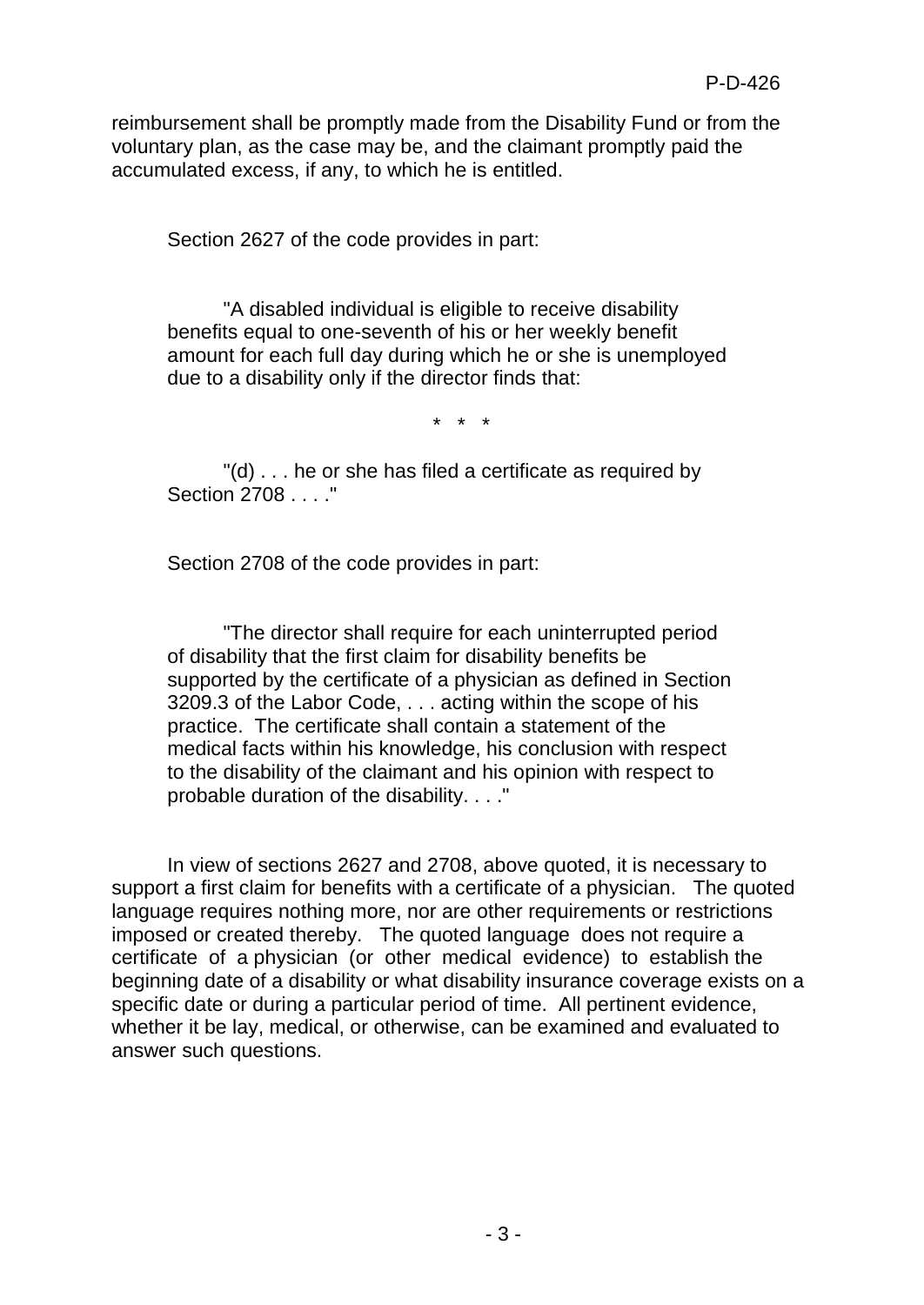Subdivision (d) of section 3254-2, Title 22, California Administrative Code provides in part:

". . . An employee covered by a voluntary plan shall be eligible for benefits under the plan with respect to any uninterrupted period of disability which commences while he is covered by the plan. For the purpose of this subdivision, a period of disability shall be deemed to commence while an employee is covered by a voluntary plan if at the time coverage attaches such employee is, or thereafter during coverage becomes, unable to perform the regular or customary duties of his employment under the voluntary plan because of his physical or mental condition. . . ."

There is ample lay evidence in this case to show that sometime in April 1981 the claimant became unable to perform her regular or customary work. The claimant was required to take sick leave several times during that month, including the last day of her employment. She had to get up and walk around 15 minutes out of every hour of work, when possible. Had she not given notice of one month, she would have quit her job two weeks sooner than she did because of her physical condition. The claimant was therefore, in fact, disabled during the month of April 1981. Her ability to do work lighter than her regular or customary work does not negate this conclusion (see Appeals Board Decisions Nos. P-D-385 and P-D-390).

Although the claimant herein worked beyond the date her physician advised, she did so because of her will to work and train a replacement, and her ability to endure pain. This did not negate the existence of her disability during the month of April 1981. In this regard, the following appears in Wright v. Prudential Insurance Company of America (1938), 27 C.A. 2d 195, 80 Pac. 2d 752:

". . . the test of disability is not what the insured actually did in the effort to perform his duties, but what, in the exercise of due prudence he was reasonably able to do. . . ."